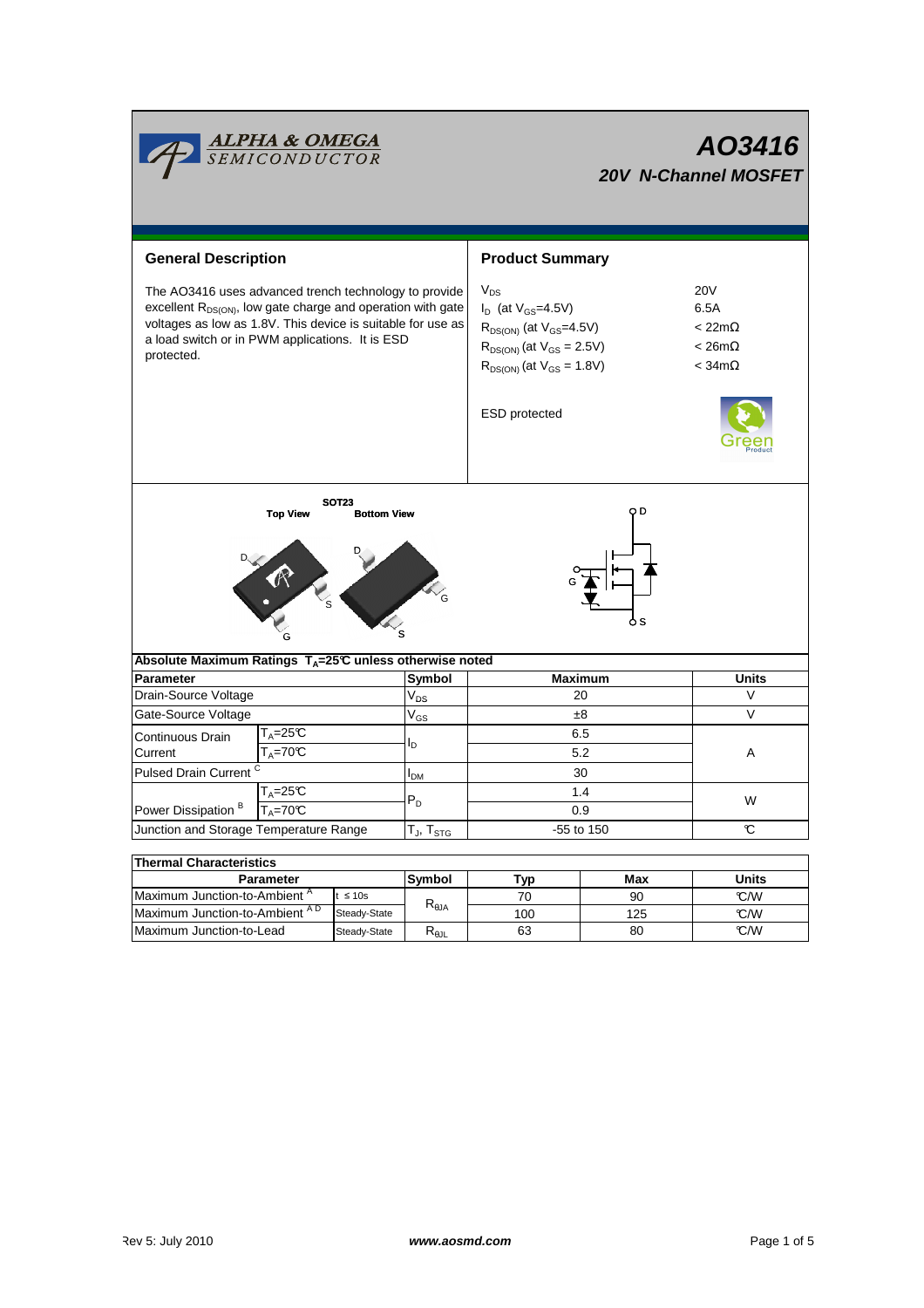

## **Electrical Characteristics (TJ=25°C unless otherwise noted)**

| <b>Symbol</b>               | <b>Parameter</b>                                                                    | <b>Conditions</b>                            |                              |                | Typ          | <b>Max</b> | <b>Units</b> |  |  |  |  |  |
|-----------------------------|-------------------------------------------------------------------------------------|----------------------------------------------|------------------------------|----------------|--------------|------------|--------------|--|--|--|--|--|
| <b>STATIC PARAMETERS</b>    |                                                                                     |                                              |                              |                |              |            |              |  |  |  |  |  |
| <b>BV<sub>DSS</sub></b>     | Drain-Source Breakdown Voltage                                                      | $I_D = 250 \mu A$ , $V_{GS} = 0V$            |                              | 20             |              |            | $\vee$       |  |  |  |  |  |
| $I_{DSS}$                   | Zero Gate Voltage Drain Current                                                     | $V_{DS}$ =20V, $V_{GS}$ =0V                  |                              |                |              | 1          | μA           |  |  |  |  |  |
|                             |                                                                                     |                                              | $T_{\text{J}} = 55^{\circ}C$ |                |              | 5          |              |  |  |  |  |  |
| l <sub>GSS</sub>            | Gate-Body leakage current                                                           | $V_{DS} = 0V$ , $V_{GS} = \pm 8V$            |                              |                |              | ±10        | μA           |  |  |  |  |  |
| $V_{GS(th)}$                | Gate Threshold Voltage                                                              | $V_{DS} = V_{GS} I_D = 250 \mu A$            |                              | 0.4            | 0.7          | 1.1        | $\vee$       |  |  |  |  |  |
| $I_{D(ON)}$                 | On state drain current                                                              | $V_{GS}$ =4.5V, $V_{DS}$ =5V                 |                              | 30             |              |            | A            |  |  |  |  |  |
| $R_{DS(ON)}$                |                                                                                     | $V_{GS} = 4.5V, I_D = 6.5A$                  |                              |                | 16           | 22         |              |  |  |  |  |  |
|                             | Static Drain-Source On-Resistance                                                   |                                              | $T_{\parallel} = 125$ °C     |                | 22           | 30         | $m\Omega$    |  |  |  |  |  |
|                             |                                                                                     | $V_{GS}$ =2.5V, $I_{D}$ =5.5A                |                              |                | 18           | 26         | $m\Omega$    |  |  |  |  |  |
|                             |                                                                                     | $V_{GS}$ =1.8V, $I_{D}$ =5A                  |                              | 21             | 34           | $m\Omega$  |              |  |  |  |  |  |
| $g_{FS}$                    | Forward Transconductance                                                            | $V_{DS}$ =5V, $I_D$ =6.5A                    |                              |                | 50           |            | S            |  |  |  |  |  |
| $V_{SD}$                    | Diode Forward Voltage                                                               | $IS=1A, VGS=0V$                              |                              | 0.62           | $\mathbf{1}$ | $\vee$     |              |  |  |  |  |  |
| ıs.                         | Maximum Body-Diode Continuous Current                                               |                                              |                              | $\overline{2}$ | A            |            |              |  |  |  |  |  |
|                             | <b>DYNAMIC PARAMETERS</b>                                                           |                                              |                              |                |              |            |              |  |  |  |  |  |
| $C_{iss}$                   | Input Capacitance                                                                   | $V_{GS}$ =0V, $V_{DS}$ =10V, f=1MHz          |                              |                | 1295         | 1650       | pF           |  |  |  |  |  |
| $\mathsf{C}_{\mathsf{oss}}$ | <b>Output Capacitance</b>                                                           |                                              |                              |                | 160          |            | pF           |  |  |  |  |  |
| $C_{rss}$                   | Reverse Transfer Capacitance                                                        |                                              |                              |                | 87           |            | pF           |  |  |  |  |  |
| R <sub>g</sub>              | Gate resistance                                                                     | $V_{GS}$ =0V, $V_{DS}$ =0V, f=1MHz           |                              |                | 1.8          |            | KΩ           |  |  |  |  |  |
|                             | <b>SWITCHING PARAMETERS</b>                                                         |                                              |                              |                |              |            |              |  |  |  |  |  |
| $\mathsf{Q}_{\mathsf{g}}$   | <b>Total Gate Charge</b>                                                            | $V_{GS}$ =4.5V, $V_{DS}$ =10V, $I_{D}$ =6.5A |                              |                | 10           |            | nC           |  |  |  |  |  |
| $\mathsf{Q}_{\mathsf{gs}}$  | Gate Source Charge                                                                  |                                              |                              |                | 4.2          |            | nC           |  |  |  |  |  |
| $\mathsf{Q}_{\mathsf{gd}}$  | Gate Drain Charge                                                                   |                                              |                              |                | 2.6          |            | nC           |  |  |  |  |  |
| $t_{D(on)}$                 | Turn-On DelayTime                                                                   |                                              |                              |                | 280          |            | ns           |  |  |  |  |  |
| t,                          | Turn-On Rise Time<br>$V_{GS}$ =4.5V, $V_{DS}$ =10V, R <sub>i</sub> =1.54 $\Omega$ , |                                              |                              | 328            |              | ns         |              |  |  |  |  |  |
| $t_{D(off)}$                | Turn-Off DelayTime                                                                  | $R_{\text{GEN}} = 3\Omega$                   |                              |                | 3.76         |            | <b>us</b>    |  |  |  |  |  |
| $t_f$                       | <b>Turn-Off Fall Time</b>                                                           |                                              |                              | 2.24           |              | <b>us</b>  |              |  |  |  |  |  |
| $\mathfrak{t}_{\text{rr}}$  | Body Diode Reverse Recovery Time                                                    | $I_F = 6.5A$ , dl/dt=100A/ $\mu$ s           |                              |                | 31           | 41         | ns           |  |  |  |  |  |
| $Q_{rr}$                    | Body Diode Reverse Recovery Charge   Γε=6.5A, dl/dt=100A/μs                         |                                              |                              | 6.8            |              | nC         |              |  |  |  |  |  |

A. The value of  $R_{\thetaJA}$  is measured with the device mounted on 1in<sup>2</sup> FR-4 board with 2oz. Copper, in a still air environment with T<sub>A</sub> =25°C. The

value in any given application depends on the user's specific board design.<br>B. The power dissipation P<sub>D</sub> is based on T<sub>J(MAX)</sub>=150°C, using ≤ 10s junction-to-ambient thermal resistance.

C. Repetitive rating, pulse width limited by junction temperature  $T_{J(MAX)}$ =150°C. Ratings are based on low frequency and duty cycles to keep initialT $_{\text{I}}$ =25°C.

D. The  $R_{\theta JA}$  is the sum of the thermal impedence from junction to lead  $R_{\theta JL}$  and lead to ambient.

E. The static characteristics in Figures 1 to 6 are obtained using <300us pulses, duty cycle 0.5% max.

F. These curves are based on the junction-to-ambient thermal impedence which is measured with the device mounted on 1in<sup>2</sup> FR-4 board with 2oz. Copper, assuming a maximum junction temperature of T<sub>J(MAX)</sub>=150°C. The SOA curve provides a single pulse rating.

THIS PRODUCT HAS BEEN DESIGNED AND QUALIFIED FOR THE CONSUMER MARKET. APPLICATIONS OR USES AS CRITICAL COMPONENTS IN LIFE SUPPORT DEVICES OR SYSTEMS ARE NOT AUTHORIZED. AOS DOES NOT ASSUME ANY LIABILITY ARISING OUT OF SUCH APPLICATIONS OR USES OF ITS PRODUCTS. AOS RESERVES THE RIGHT TO IMPROVE PRODUCT DESIGN, FUNCTIONS AND RELIABILITY WITHOUT NOTICE.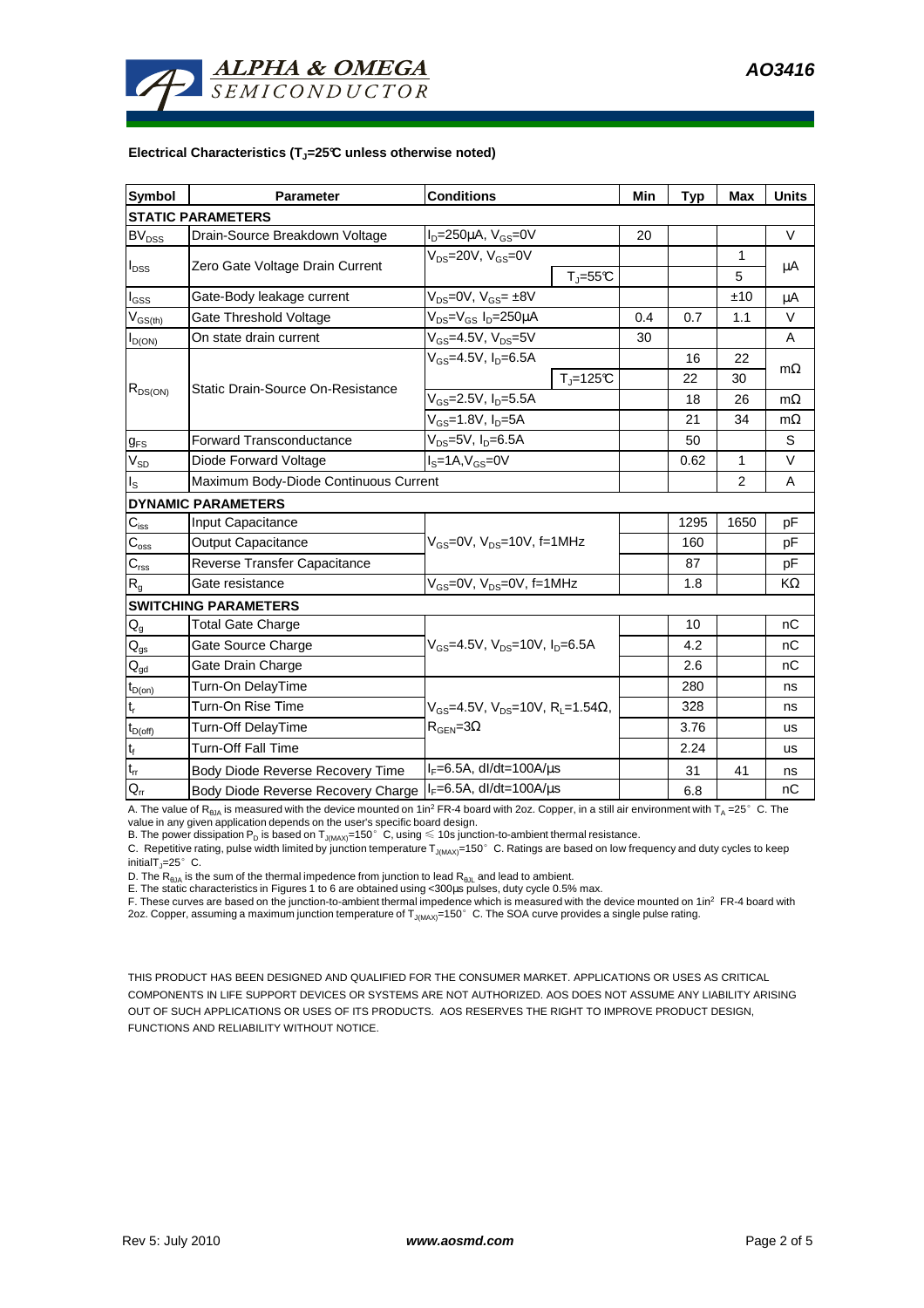

## **TYPICAL ELECTRICAL AND THERMAL CHARACTERISTICS**

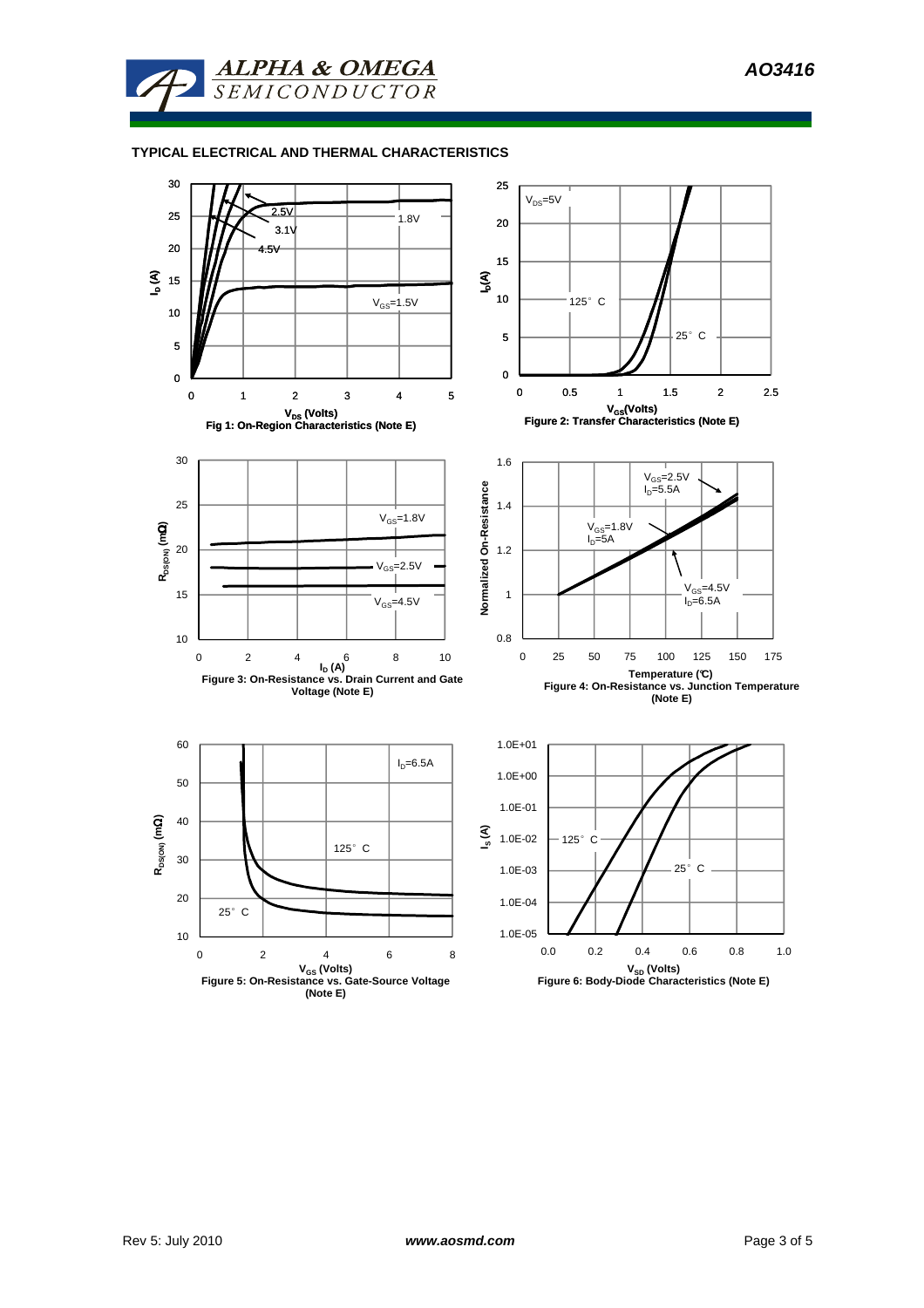

## **TYPICAL ELECTRICAL AND THERMAL CHARACTERISTICS**